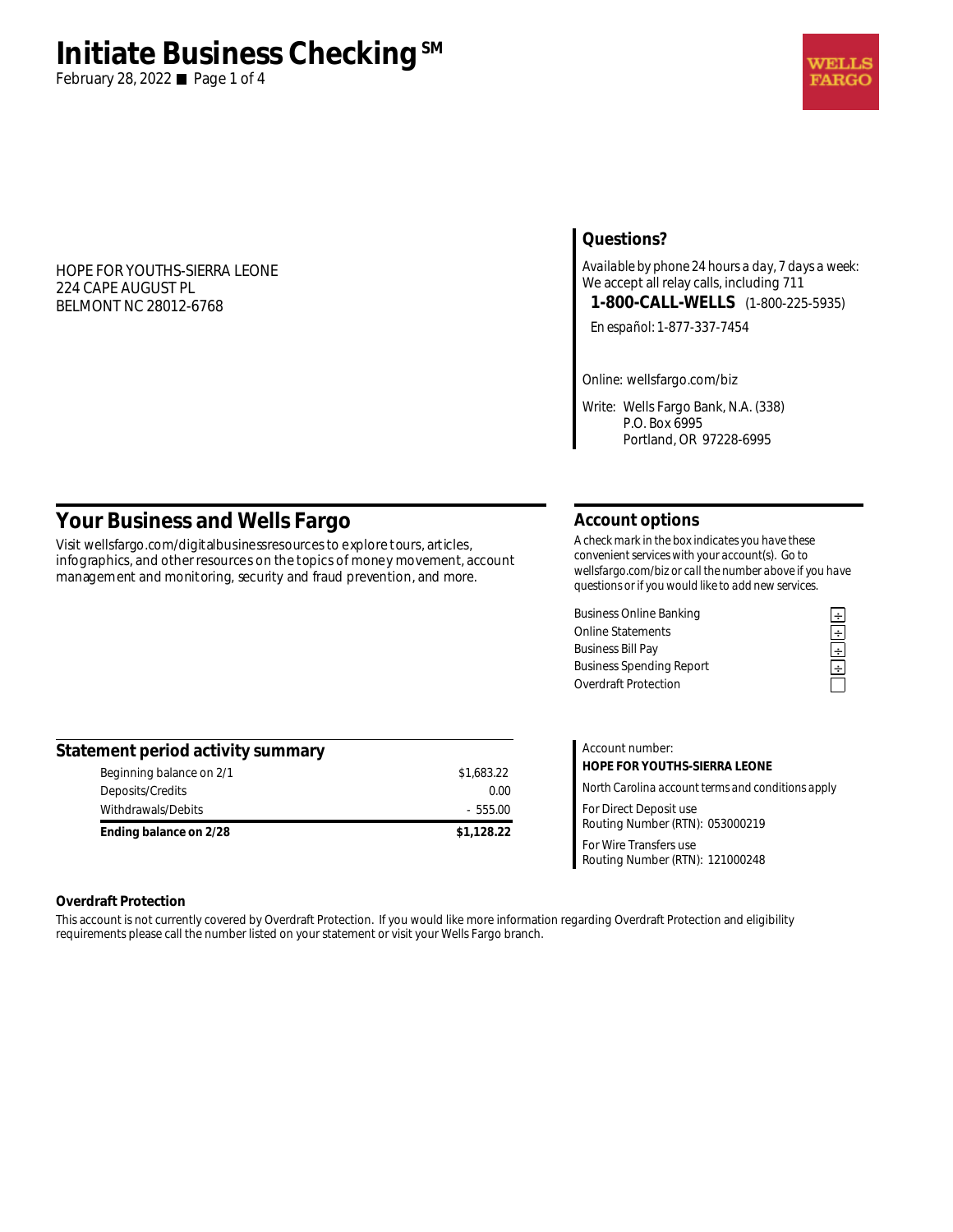

### **Transaction history**

| Date             | Check<br>Number        | Description                                                                                                                                    | Deposits/<br>Credits | Withdrawals/<br><b>Debits</b> | Ending daily<br>balance |
|------------------|------------------------|------------------------------------------------------------------------------------------------------------------------------------------------|----------------------|-------------------------------|-------------------------|
| $\overline{2/8}$ |                        | Direct Pay Monthly Base                                                                                                                        |                      | 10.00                         | 1.673.22                |
| 2/14             |                        | Wire Trans Svc Charge - Sequence: 220214026882 Srf#<br>Ow00001969873449 Trn#220214026882 Rfb#<br>Qw00001969873449                              |                      | 45.00                         |                         |
| 2/14             |                        | WT 220214-026882 Rokel Comm'L Bank (/Bnf=Hope for Youths<br>SI Moyamba Distric Srf# Ow00001969873449<br>Trn#220214026882 Rfb# Ow00001969873449 |                      | 500.00                        | 1.128.22                |
|                  | Ending balance on 2/28 |                                                                                                                                                |                      |                               | 1.128.22                |
| Totals           |                        |                                                                                                                                                | \$0.00               | \$555.00                      |                         |

*The Ending Daily Balance does not reflect any pending withdrawals or holds on deposited funds that may have been outstanding on your account when your transactions posted. If you had insufficient available funds when a transaction posted, fees may have been assessed.* 

#### **Monthly service fee summary**

For a complete list of fees and detailed account information, see the disclosures applicable to your account or talk to a banker. Go to wellsfargo.com/feefaq for a link to these documents, and answers to common monthly service fee questions.

| Fee period 02/01/2022 - 02/28/2022                                                         | Standard monthly service fee \$10.00 | You paid \$0.00       |
|--------------------------------------------------------------------------------------------|--------------------------------------|-----------------------|
| How to avoid the monthly service fee<br>Have any ONE of the following account requirements | Minimum required                     | This fee period       |
| Average ledger balance                                                                     | \$1,000.00                           | \$1,384.00<br>$\pm$   |
| Minimum daily balance                                                                      | \$500.00                             | \$1,128.22<br>$\perp$ |
| C1/C1                                                                                      |                                      |                       |

#### **Account transaction fees summary**

| Service charge description | Units used | <b>Units</b><br>included | <b>Excess</b><br>units | Service charge per<br>excess units (\$) | Total service<br>charge(S) |
|----------------------------|------------|--------------------------|------------------------|-----------------------------------------|----------------------------|
| Cash Deposited (\$)        |            | 5.000                    |                        | 0.0030                                  | 0.00                       |
| Transactions               |            | 100                      |                        | 0.50                                    | 0.00                       |
| Total service charges      |            |                          |                        |                                         | \$0.00                     |

### **Other Wells Fargo Benefits**

Our National Business Banking Center customer service number 1-800-CALL-WELLS (1-800-225-5935) hours of operation have temporarily changed to 7:00 a.m. to 11:00 p.m. Eastern Time, Monday through Saturday and Sunday 9:00 a.m. to 10:00 p.m. Eastern Time. Access to our automated banking system, the ability to report a fraud claim on your business credit or debit card, and access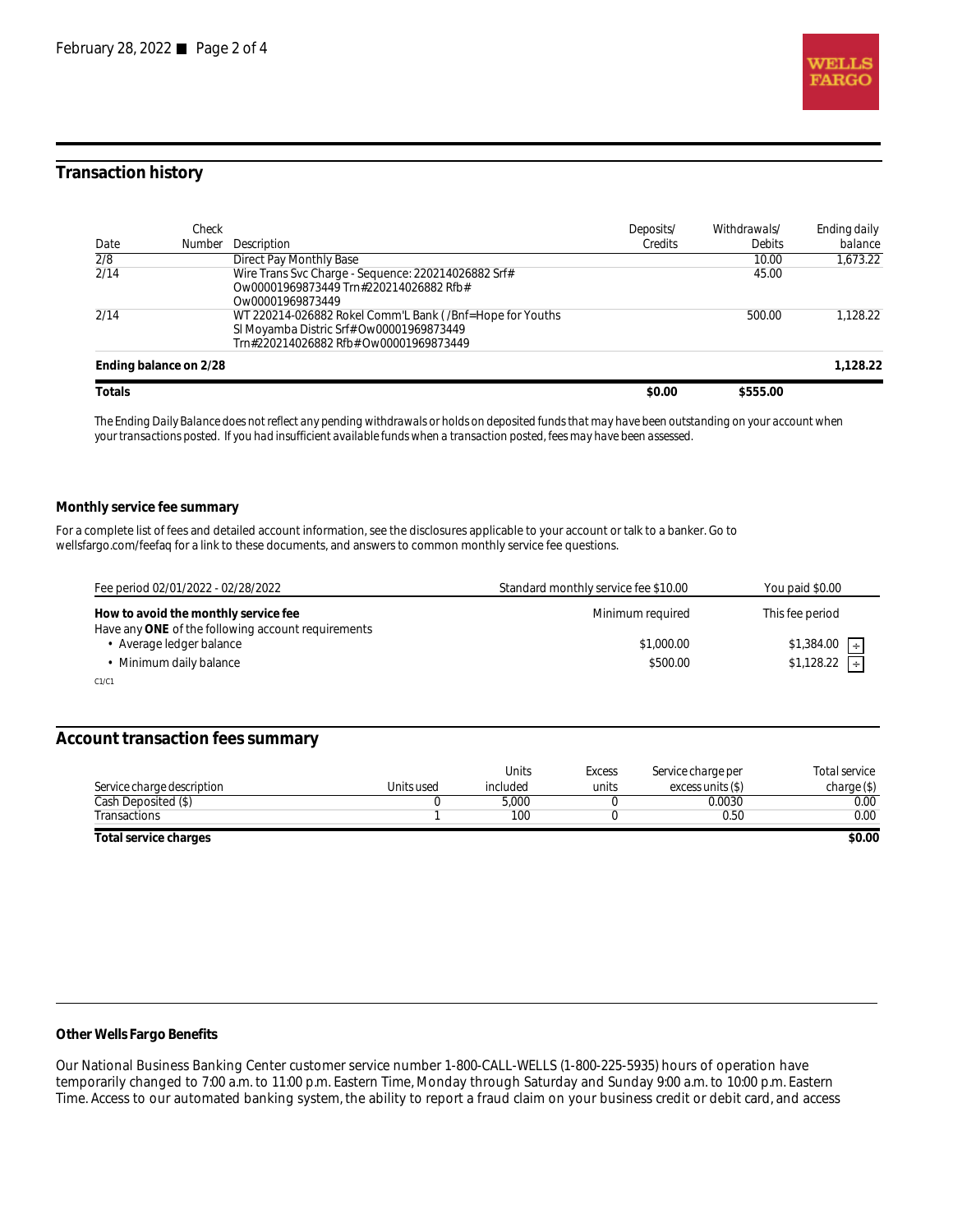

to report a lost or stolen business card will continue to be available 24 hours a day, 7 days per week. Thank you for banking with Wells Fargo. We appreciate your business.